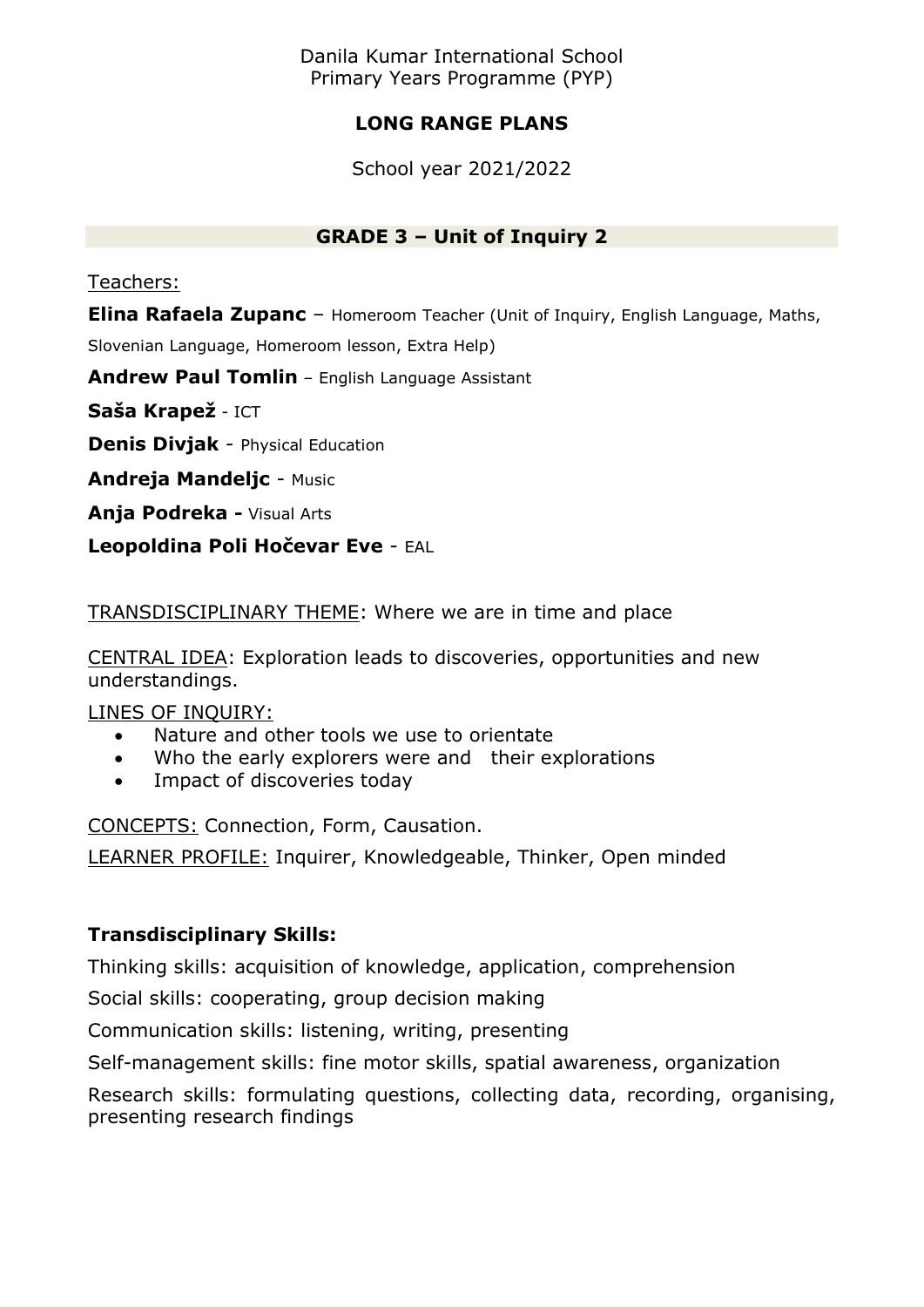### **Taught within the Unit of Inquiry - learning through language (English)**

ORAL LANGUAGE

Listening:

- Respect the power of language and its effect on others, showing sensitivity
- Listen appreciatively and responsively
- Listen for specific purpose in a variety of situations (e.g. stories, poetry, drama, instructions, discussions, conversations)
- Listen responsively to stories read aloud in order to identify story structures and ideas

Speaking:

- Understand that ideas and opinions can be generated, developed and presented through talk and work in pairs and groups
- Use language confidently, appropriately and with increasing accuracy
- Organise thoughts and feelings before speaking
- Use register, tone and voice level appropriately and purposefully
- Use a range of specific vocabulary to suit different purposes
- Explain and discuss their own stories and writing with peers and adults
- Begin to communicate in more than one language
- Begin to argue persuasively and defend a point of view

#### VISUAL LANGUAGE

Viewing and presenting

- Demonstrate an awareness of the presence of the media in the daily life of most people
- Demonstrate an understanding of the basic elements of a poster
- Study and interpret a still representation of a landscape (e.g. Photograph, painting, model), identify what is seen, describe the elements shown and analyse the picture
- Begin to use strategies to identify appropriate resources and find information in visual media
- Use critical and analytical skills to respond to communication media
- Search for, record and present information from a variety of media and texts
- Explore and use visual communication in order to express their own ideas and to interpret the ideas of others
- Begin to select the appropriate presentation format for their work
- Appreciate form and quality of presentation

### WRITTEN LANGUAGE

Reading:

- Recognise that there are more complex story structures than beginning, middle and end
- Make inferences and be able to justify them
- Read independently, with increasing fluency, accuracy and with understanding at grade level
- Engage daily in individual silent reading with concentration
- Use reading for pleasure, instruction and information
- Maintain a »reading reflections« journal
- Show an interest in a variety of fiction and non-fiction literature
- Recognise and appreciate different literary styles and genres
- Express preferences in reading materials
- Understand and respond to ideas, feelings and attitudes expressed in various texts
- Begin to recognise the author's purpose (to inform, persuade, entertain, instruct)
- Begin to understand that texts may be interpreted differently by different people
- Identify and describe elements of a story (setting, plot, characters)
- Read to skim and scan in order to find specific information quickly
- Respond to text by identifying the main idea, recognising cause and effect, distinguishing between fact and opinion, questioning, and drawing conclusions
- Read text aloud with increasing fluency, expression and with regard to punctuation
- Locate, select and use reference books, dictionaries and it to find information.

Writing:

- To write different types of paragraphs connected with orientation: descriptive;
- To capitalize geographic names; Use correct punctuation and capitalization.
- Experience and appreciate different types of writing structures and styles
- Write legibly in cursive writing; write in consistent, legible style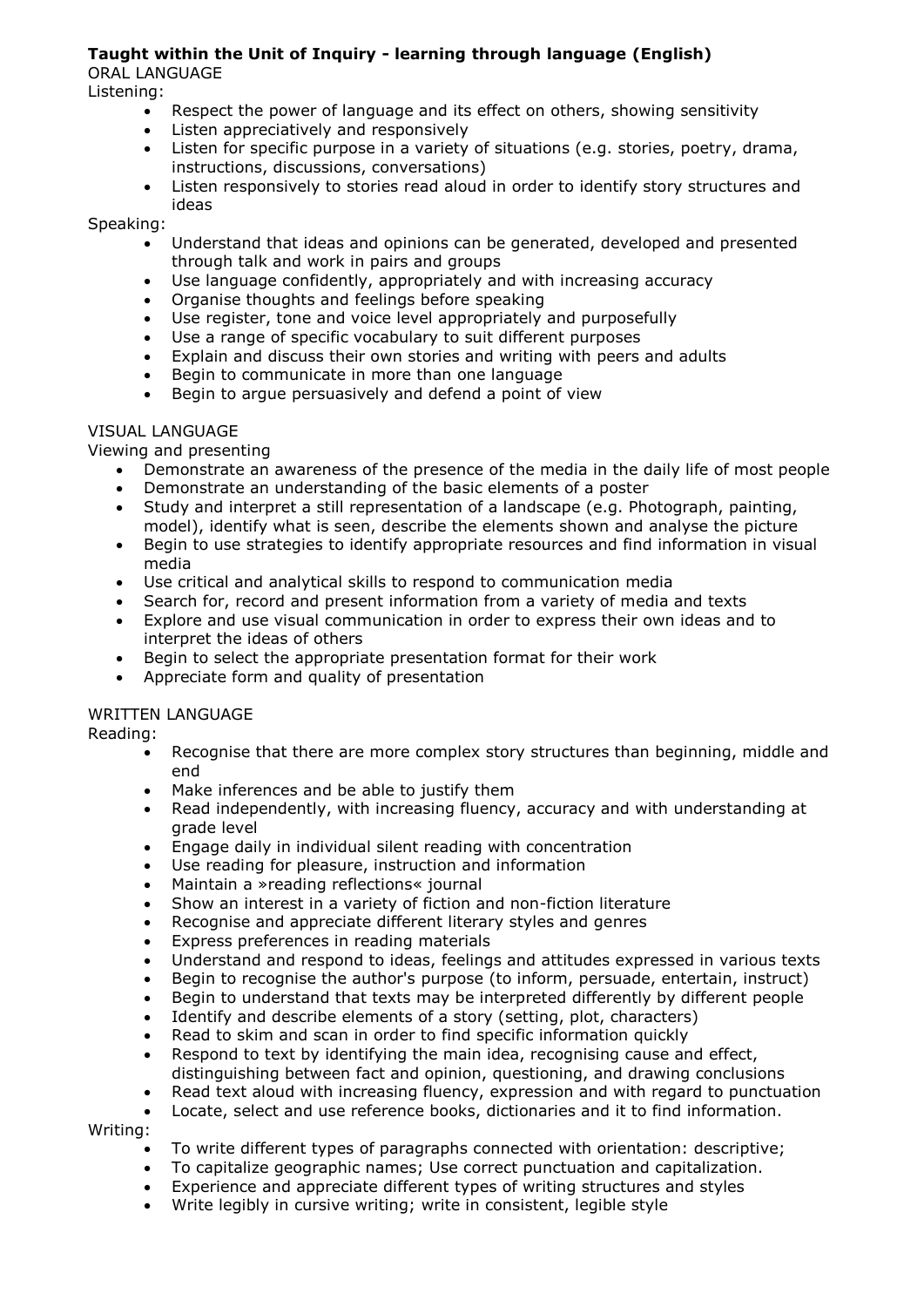- Use appropriate punctuation to support meaning at the grade level
- Write according to writing process steps
- Demonstrate an increasing understanding of how and why grammar works
- Accurately spell high–frequency and familiar words and apply their knowledge of spelling patterns using a range of strategies to spell words of increasing complexity
- Begin to select vocabulary according to the audience and purpose
- Use content-specific vocabulary which may be connected to the unit of inquiry
- Write descriptive, narrative or information paragraph with a topic sentence, supporting details and closing sentence
- Write for a range of purposes, both creative and informational, for themselves and others
- Write independently with confidence, demonstrating increasing development of the individual »voice« of the writer
- Respond to the writing of others with sensitivity and respect
- Compose using a range of structures and styles to reflect the particular purpose of the writing (fiction, realistic stories, poems, reports)
- Reread their written work in order to make revisions and improve their writing
- Start dividing texts into paragraphs

#### **Taught within the Unit of Inquiry - learning through Maths**

Measurement:

- Understand the use of standard units to measure perimeter
- Begin to understand that measures can fall between numbers on the scale
- Understand relationships between units, e.g. m, cm
- Estimate and measure standard units of measurement: perimeter
- Begin to describe measures that fall between numbers on the scale
- Read and write digital and analogue time on 12-hour clocks.
- Use standard units of measurement to solve problems in real-life
- Select appropriate tools and units of measurement

Space and shape:

 Analyse angles by comparing and describing rotations: whole turn; half turn; quarter turn; N, S, E, W on a compass

#### **Taught within the Unit of Inquiry - learning through Visual Arts**

Creating:

- Make predictions, experiment and predict possible outcomes when mixing tempera colours and using different types of brushes
- Identify, plan and make specific choices when getting to know the word 'relief', plan and make one using the right process

Responding:

- Use appropriate terminology to discuss artwork
- Investigate the purposes of artwork from different places

#### **Taught within the Unit of Inquiry - Homeroom Lesson – focus on Personal and Social Education**

Identity:

- Recognise their own and others' perspectives and accommodate these to shape a broader view of the world
- Identify attributes of the learner profile

Interactions:

• Reflect on the process of achievement and value the achievements of others when writing self-assessment and personal goals

#### **Taught within the Unit of Inquiry - learning through Music**

Responding:

- Sing from memory a varied repertoire of songs representing genres and styles from different cultures
- Perform expressively a varied repertoire of music representing diverse genres and styles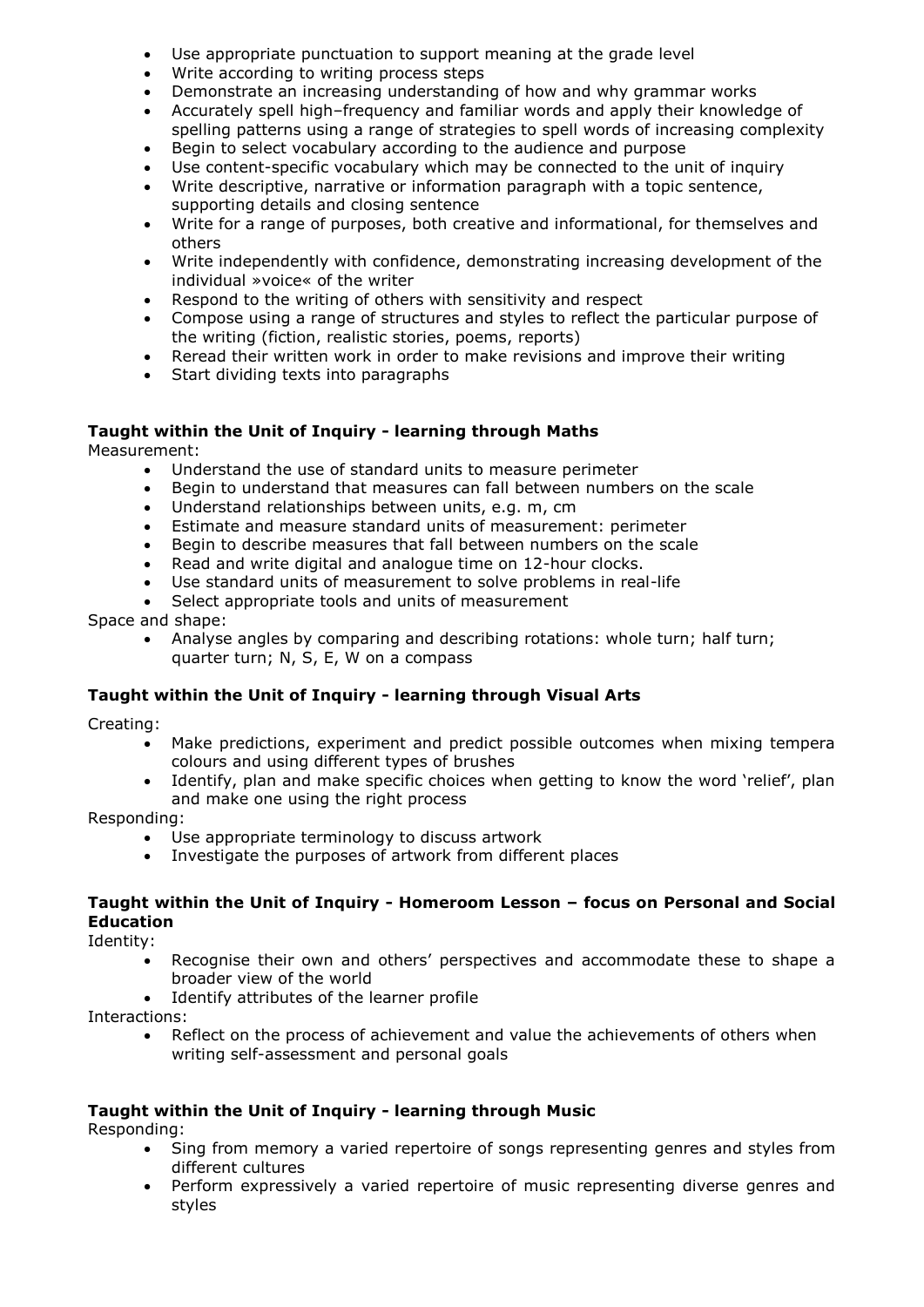- Identify symbols and traditional terms referring to dynamics and tempo, and interpret them correctly when performing
- Sing in groups, blending vocal timbres, matching dynamic levels and responding to the moves of the conductor.
- Express their responses to music from different cultures and styles

#### Creating:

- Create dancing movements on sung or listened music using body and in combination with different objects
- Improvise short songs and instrumental pieces, using a variety of sound sources, including traditional and non-traditional sounds in the classroom, body sounds, and sounds produced by body means.

### **Taught as subject specific - learning through ICT**

- Modify search terminology for information needs
- Understand why sources need to be acknowledged i.e. for clarity and credibility, to give authors credit and so that original sources can be located
- Set criteria for evaluating evaluating searched information compare and evaluate information sources relating to a research topic
- use ICT to identify, record and classify textual and graphic information to show what is known and what needs to be investigated